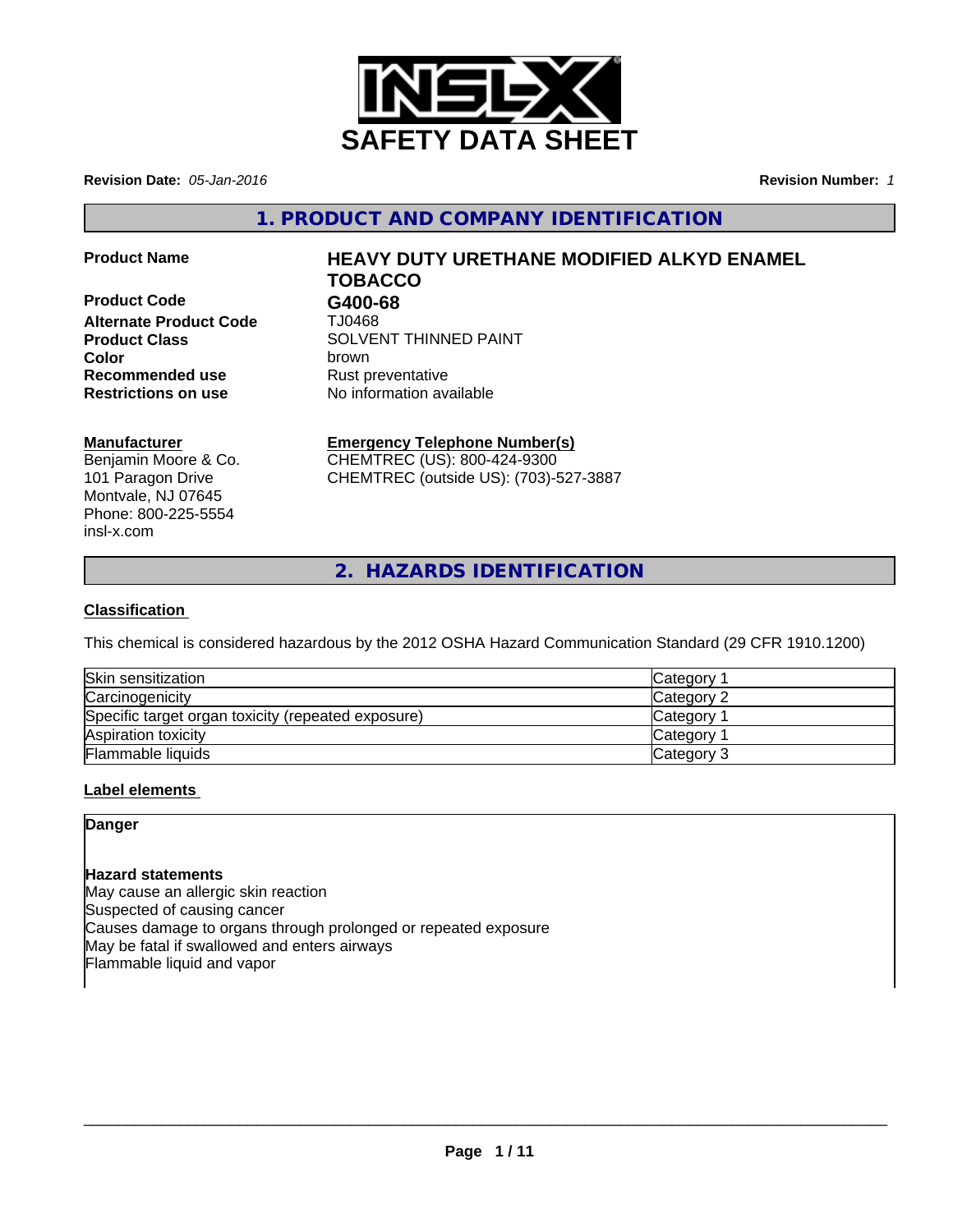

**Appearance** liquid **Odor** solvent

# **Precautionary Statements - Prevention**

Obtain special instructions before use Do not handle until all safety precautions have been read and understood Use personal protective equipment as required Contaminated work clothing should not be allowed out of the workplace Wear protective gloves Do not breathe dust/fume/mist/vapors/spray Wash face, hands and any exposed skin thoroughly after handling Do not eat, drink or smoke when using this product Keep away from heat/sparks/open flames/hot surfaces, no smoking Keep container tightly closed Ground/bond container and receiving equipment Use explosion-proof electrical/ventilating/lighting/equipment Use only non-sparking tools Take precautionary measures against static discharge

### **Precautionary Statements - Response**

If exposed or concerned get medical attention

# **Skin**

If skin irritation or rash occurs get medical attention Wash contaminated clothing before reuse If on skin (or hair) take off immediately all contaminated clothing. Rinse skin with water **Ingestion** If swallowed immediately call a POISON CENTER or physician Do NOT induce vomiting **Fire** In case of fire use CO2, dry chemical, or foam for extinction

#### **Precautionary Statements - Storage** Store locked up

Store in a well-ventilated place. Keep cool

# **Precautionary Statements - Disposal**

Dispose of contents/container to an approved waste disposal plant

# **Hazards not otherwise classified (HNOC)**

Not Applicable

**Other information** No information available

### **Other Hazards**

Rags, steel wool or waste soaked with this product may spontaneously catch fire if improperly discarded

| DIENTS<br><b>INGRET</b><br>)RMA<br>эNІ<br>эNІ<br>)N/INFC<br>- 16 |  |                |
|------------------------------------------------------------------|--|----------------|
|                                                                  |  |                |
| <b>CAS-No</b><br><b>Chemical Name</b>                            |  | Weight % (max) |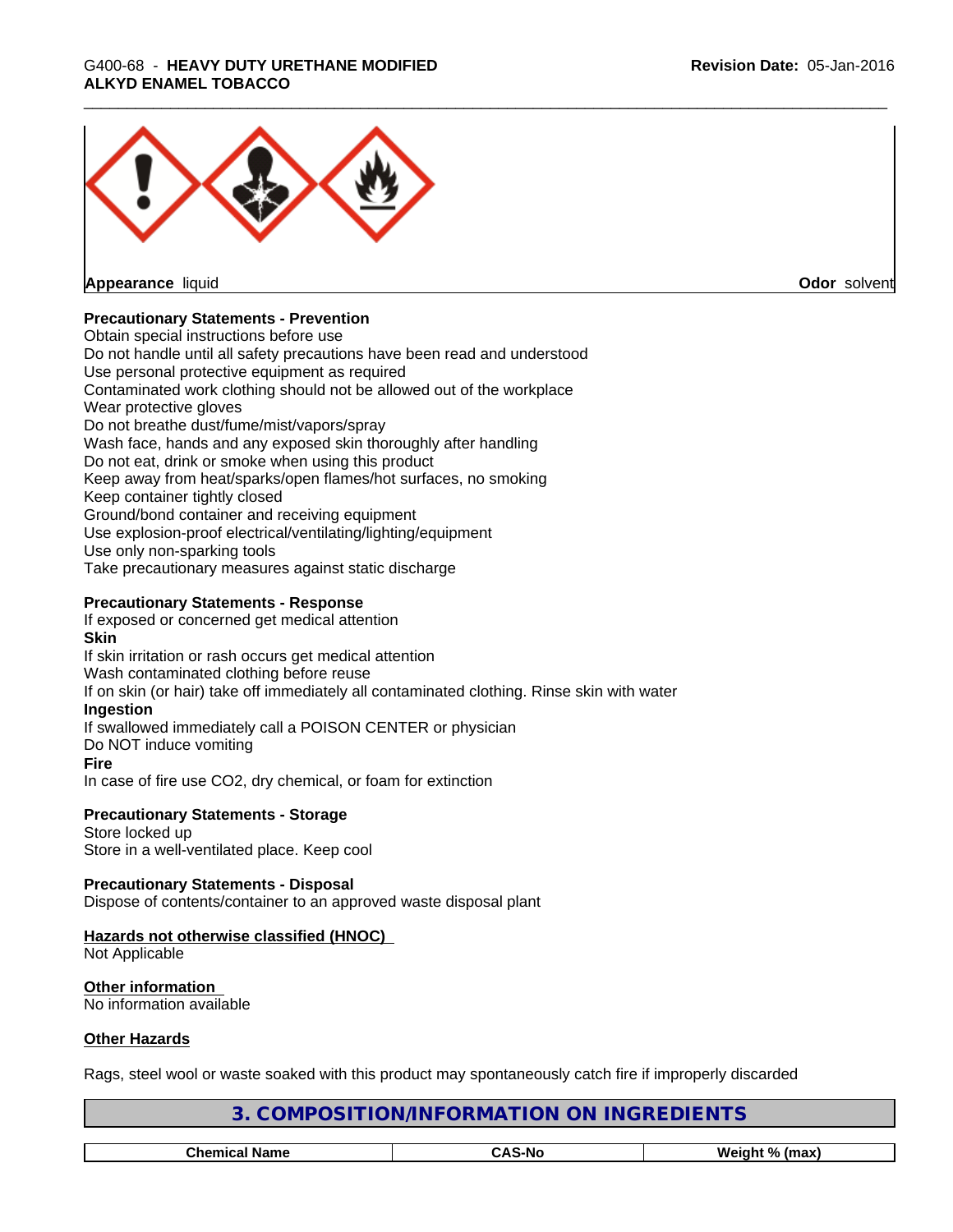| Stoddard solvent                           | 8052-41-3      | 30  |
|--------------------------------------------|----------------|-----|
| Limestone                                  | 1317-65-3      | 10  |
| Kaolin                                     | 1332-58-7      | 10  |
| Iron oxide                                 | 1309-37-1      |     |
| Distillates, petroleum, hydrotreated light | 64742-47-8     |     |
| Carbon black                               | 1333-86-4      | 0.5 |
| Methyl ethyl ketoxime                      | 96-29-7        | 0.5 |
| Cobalt bis(2-ethylhexanoate)               | 136-52-7       | 0.5 |
| Ethyl benzene                              | $100 - 41 - 4$ | 0.5 |
| Titanium dioxide                           | 13463-67-7     | 0.5 |

|                                                  | 4. FIRST AID MEASURES                                                                                                                                                                                                         |  |
|--------------------------------------------------|-------------------------------------------------------------------------------------------------------------------------------------------------------------------------------------------------------------------------------|--|
| <b>General Advice</b>                            | If symptoms persist, call a physician. Show this safety data sheet to the doctor in<br>attendance.                                                                                                                            |  |
| <b>Eye Contact</b>                               | Immediately flush with plenty of water. After initial flushing, remove any contact<br>lenses and continue flushing for at least 15 minutes. Keep eye wide open while<br>rinsing. If symptoms persist, call a physician.       |  |
| <b>Skin Contact</b>                              | Wash off immediately with soap and plenty of water removing all contaminated<br>clothes and shoes. If skin irritation persists, call a physician. Wash clothing before<br>reuse. Destroy contaminated articles such as shoes. |  |
| <b>Inhalation</b>                                | Move to fresh air. If symptoms persist, call a physician.<br>If not breathing, give artificial respiration. Call a physician immediately.                                                                                     |  |
| Ingestion                                        | Clean mouth with water and afterwards drink plenty of water. Do not induce<br>vomiting without medical advice. Never give anything by mouth to an unconscious<br>person. Consult a physician.                                 |  |
| <b>Protection Of First-Aiders</b>                | Use personal protective equipment.                                                                                                                                                                                            |  |
| <b>Most Important</b><br><b>Symptoms/Effects</b> | May cause allergic skin reaction.                                                                                                                                                                                             |  |
| <b>Notes To Physician</b>                        | Treat symptomatically.                                                                                                                                                                                                        |  |
|                                                  |                                                                                                                                                                                                                               |  |

**5. FIRE-FIGHTING MEASURES** 

| <b>Suitable Extinguishing Media</b>                                    | Foam, dry powder or water. Use extinguishing measures<br>that are appropriate to local circumstances and the<br>surrounding environment.                                                                                                               |
|------------------------------------------------------------------------|--------------------------------------------------------------------------------------------------------------------------------------------------------------------------------------------------------------------------------------------------------|
| <b>Protective Equipment And Precautions For</b><br><b>Firefighters</b> | As in any fire, wear self-contained breathing apparatus<br>pressure-demand, MSHA/NIOSH (approved or equivalent)<br>and full protective gear.                                                                                                           |
| <b>Specific Hazards Arising From The Chemical</b>                      | Combustible material. Closed containers may rupture if<br>exposed to fire or extreme heat. Keep product and empty<br>container away from heat and sources of ignition. Thermal<br>decomposition can lead to release of irritating gases and<br>vapors. |
| <b>Sensitivity To Mechanical Impact</b>                                | No.                                                                                                                                                                                                                                                    |
| <b>Sensitivity To Static Discharge</b>                                 | Yes                                                                                                                                                                                                                                                    |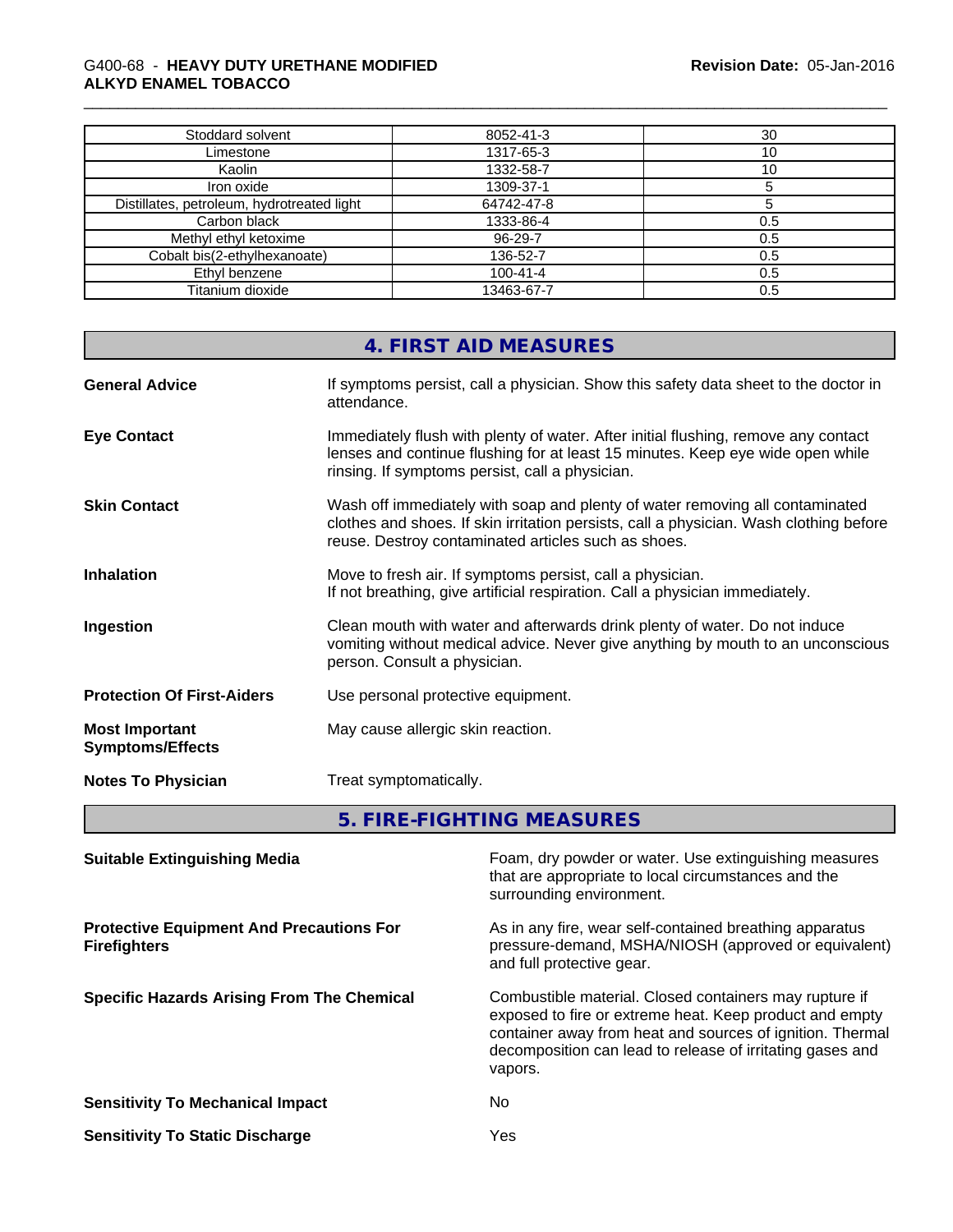| <b>Flash Point Data</b>                                                                             | Flash Point (°F)<br>Flash Point (°C)<br><b>Flash Point Method</b> |                        | 104<br>40<br><b>PMCC</b>       |                                |  |
|-----------------------------------------------------------------------------------------------------|-------------------------------------------------------------------|------------------------|--------------------------------|--------------------------------|--|
|                                                                                                     | <b>Flammability Limits In Air</b>                                 |                        |                                |                                |  |
|                                                                                                     | <b>Lower Explosion Limit</b><br><b>Upper Explosion Limit</b>      |                        | Not available<br>Not available |                                |  |
| <b>NFPA</b>                                                                                         | Health: 1                                                         | <b>Flammability: 2</b> | Instability: 0                 | <b>Special: Not Applicable</b> |  |
| <b>NFPA Legend</b><br>0 - Not Hazardous<br>1 - Slightly<br>2 - Moderate<br>$3 - High$<br>4 - Severe |                                                                   |                        |                                |                                |  |

*The ratings assigned are only suggested ratings, the contractor/employer has ultimate responsibilities for NFPA ratings where this system is used.*

*Additional information regarding the NFPA rating system is available from the National Fire Protection Agency (NFPA) at www.nfpa.org.*

|                                  | 6. ACCIDENTAL RELEASE MEASURES                                                                                                                                                                                                                                                                                                                                                                |
|----------------------------------|-----------------------------------------------------------------------------------------------------------------------------------------------------------------------------------------------------------------------------------------------------------------------------------------------------------------------------------------------------------------------------------------------|
| <b>Personal Precautions</b>      | Use personal protective equipment. Remove all sources of ignition.                                                                                                                                                                                                                                                                                                                            |
| <b>Other Information</b>         | Prevent further leakage or spillage if safe to do so. Do not allow material to<br>contaminate ground water system. Prevent product from entering drains. Do not<br>flush into surface water or sanitary sewer system. Local authorities should be<br>advised if significant spillages cannot be contained.                                                                                    |
| <b>Environmental Precautions</b> | See Section 12 for additional Ecological Information.                                                                                                                                                                                                                                                                                                                                         |
| <b>Methods For Clean-Up</b>      | Dam up. Soak up with inert absorbent material. Pick up and transfer to properly<br>labeled containers. Clean contaminated surface thoroughly.                                                                                                                                                                                                                                                 |
|                                  | 7. HANDLING AND STORAGE                                                                                                                                                                                                                                                                                                                                                                       |
| <b>Handling</b>                  | Use only in area provided with appropriate exhaust ventilation. Do not breathe<br>vapors or spray mist. Wear personal protective equipment. Take precautionary<br>measures against static discharges. To avoid ignition of vapors by static electricity<br>discharge, all metal parts of the equipment must be grounded. Keep away from<br>open flames, hot surfaces and sources of ignition. |
| <b>Storage</b>                   | Keep containers tightly closed in a dry, cool and well-ventilated place. Keep away<br>from heat. Keep away from open flames, hot surfaces and sources of ignition.<br>Keep in properly labeled containers. Keep out of the reach of children.                                                                                                                                                 |
|                                  | <b>DANGER</b> - Rags, steel wool or waste soaked with this product may spontaneously<br>catch fire if improperly discarded. Immediately after use, place rags, steel wool or<br>waste in a sealed water-filled metal container.                                                                                                                                                               |
| <b>Incompatible Materials</b>    | Incompatible with strong acids and bases and strong oxidizing agents.                                                                                                                                                                                                                                                                                                                         |
|                                  | 8. EXPOSURE CONTROLS / PERSONAL PROTECTION                                                                                                                                                                                                                                                                                                                                                    |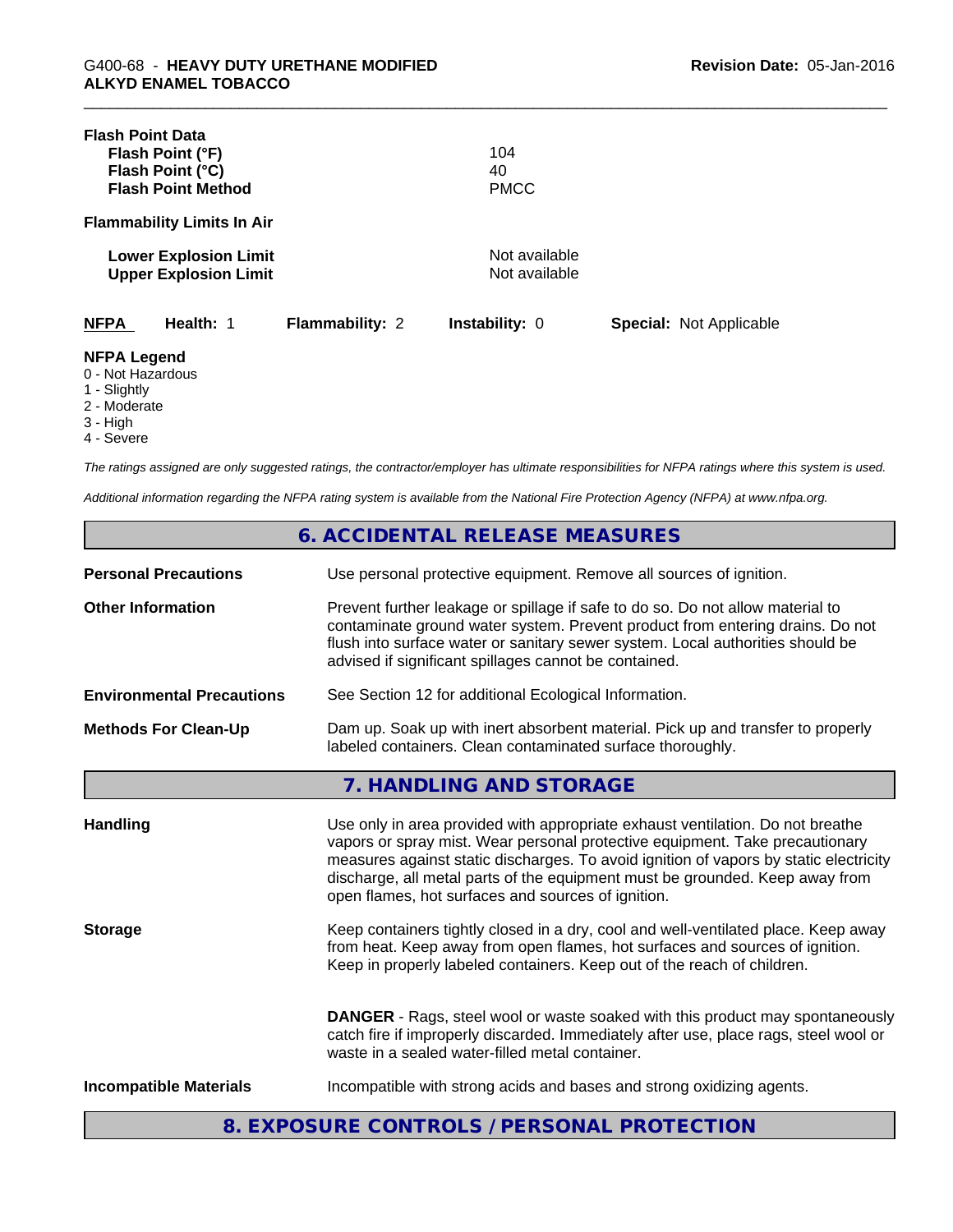### **Exposure Limits**

| <b>Chemical Name</b> | <b>ACGIH</b>               | <b>OSHA</b>                      |
|----------------------|----------------------------|----------------------------------|
| Stoddard solvent     | 100 ppm - TWA              | 2900 mg/m <sup>3</sup> - TWA     |
|                      |                            | 500 ppm - TWA                    |
| Limestone            | N/E                        | 15 mg/m <sup>3</sup> - TWA total |
|                      |                            | $5 \text{ mg/m}^3$ - TWA         |
| Kaolin               | 2 mg/m <sup>3</sup> - TWA  | 15 mg/m <sup>3</sup> - TWA total |
|                      |                            | $5 \text{ mg/m}^3$ - TWA         |
| Iron oxide           | $5 \text{ mg/m}^3$ - TWA   | 10 mg/m <sup>3</sup> - TWA       |
| Carbon black         | $3.5 \text{ mg/m}^3$ - TWA | $3.5$ mg/m <sup>3</sup> - TWA    |
| Ethyl benzene        | 20 ppm - TWA               | 100 ppm - TWA                    |
|                      |                            | 435 mg/m $3$ - TWA               |
| Titanium dioxide     | 10 mg/m $3$ - TWA          | 15 mg/m $3$ - TWA                |

# **Legend**

ACGIH - American Conference of Governmental Industrial Hygienists Exposure Limits OSHA - Occupational Safety & Health Administration Exposure Limits N/E - Not Established

| <b>Engineering Measures</b> |
|-----------------------------|
|-----------------------------|

**Engineering Measures** Ensure adequate ventilation, especially in confined areas.

# **Personal Protective Equipment**

| <b>Eye/Face Protection</b><br><b>Skin Protection</b><br><b>Respiratory Protection</b> | Safety glasses with side-shields.<br>Long sleeved clothing. Protective gloves.<br>In operations where exposure limits are exceeded, use a NIOSH approved<br>respirator that has been selected by a technically qualified person for the specific<br>work conditions. When spraying the product or applying in confined areas, wear a<br>NIOSH approved respirator specified for paint spray or organic vapors. |
|---------------------------------------------------------------------------------------|----------------------------------------------------------------------------------------------------------------------------------------------------------------------------------------------------------------------------------------------------------------------------------------------------------------------------------------------------------------------------------------------------------------|
| <b>Hygiene Measures</b>                                                               | Avoid contact with skin, eyes and clothing. Remove and wash contaminated<br>clothing before re-use. Wash thoroughly after handling. When using do not eat,<br>drink or smoke.                                                                                                                                                                                                                                  |

# **9. PHYSICAL AND CHEMICAL PROPERTIES**

| Appearance                 | liquid                   |
|----------------------------|--------------------------|
| Odor                       | solvent                  |
| <b>Odor Threshold</b>      | No information available |
| Density (Ibs/gal)          | $8.95 - 9.05$            |
| <b>Specific Gravity</b>    | 1.07 - 1.08              |
| рH                         | No information available |
| <b>Viscosity (cps)</b>     | No information available |
| <b>Solubility</b>          | No information available |
| <b>Water Solubility</b>    | No information available |
| <b>Evaporation Rate</b>    | No information available |
| <b>Vapor Pressure</b>      | No information available |
| <b>Vapor Density</b>       | No information available |
| Wt. % Solids               | $65 - 75$                |
| Vol. % Solids              | $50 - 60$                |
| Wt. % Volatiles            | $25 - 35$                |
| Vol. % Volatiles           | $40 - 50$                |
| VOC Regulatory Limit (g/L) | $<$ 340                  |
| <b>Boiling Point (°F)</b>  | 318                      |
| <b>Boiling Point (°C)</b>  | 159                      |
| <b>Freezing Point (°F)</b> | No information available |
| <b>Freezing Point (°C)</b> | No information available |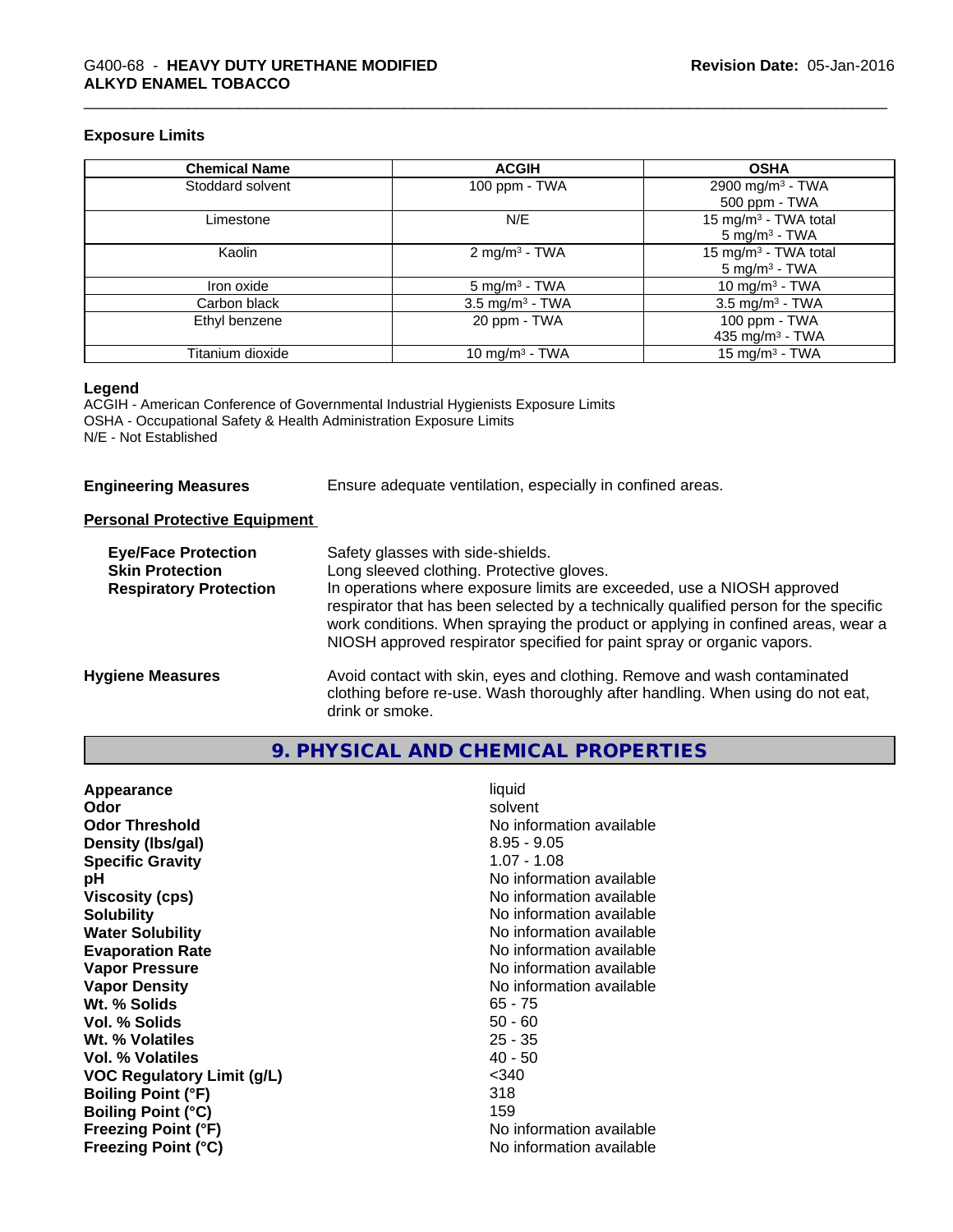**Flash Point (°F)** 104<br>**Flash Point (°C)** 104 **Flash Point (°C)** 40<br> **Flash Point Method All PMCC Flash Point Method Flammability (solid, gas)**<br> **Community** Upper Explosion Limit **Notify Applicable**<br>
No information available **Upper Explosion Limit**<br> **Lower Explosion Limit**<br> **Lower Explosion Limit**<br> **Lower Explosion Limit Lower Explosion Limit Autoignition Temperature (°F)**<br> **Autoignition Temperature (°C)** No information available Autoignition Temperature (°C)<br>
Decomposition Temperature (°F)<br>
No information available **Decomposition Temperature (°F) Decomposition Temperature (°C)**<br> **Partition Coefficient (n-octanol/water)** No information available **Partition Coefficient (n-octanol/water)** 

# **10. STABILITY AND REACTIVITY**

| <b>Reactivity</b>                         | Not Applicable                                                                           |
|-------------------------------------------|------------------------------------------------------------------------------------------|
| <b>Chemical Stability</b>                 | Stable under normal conditions. Hazardous polymerisation<br>does not occur.              |
| <b>Conditions To Avoid</b>                | Keep away from open flames, hot surfaces, static<br>electricity and sources of ignition. |
| <b>Incompatible Materials</b>             | Incompatible with strong acids and bases and strong<br>oxidizing agents.                 |
| <b>Hazardous Decomposition Products</b>   | Thermal decomposition can lead to release of irritating<br>gases and vapors.             |
| <b>Possibility Of Hazardous Reactions</b> | None under normal conditions of use.                                                     |

**11. TOXICOLOGICAL INFORMATION**

| <b>Product Information</b>               |                                                                                                                                                                                                                                      |
|------------------------------------------|--------------------------------------------------------------------------------------------------------------------------------------------------------------------------------------------------------------------------------------|
| Information on likely routes of exposure |                                                                                                                                                                                                                                      |
| <b>Principal Routes of Exposure</b>      | Eye contact, skin contact and inhalation.                                                                                                                                                                                            |
| <b>Acute Toxicity</b>                    |                                                                                                                                                                                                                                      |
| <b>Product Information</b>               | Repeated or prolonged exposure to organic solvents may lead to permanent brain<br>and nervous system damage. Intentional misuse by deliberately concentrating and<br>inhaling vapors may be harmful or fatal.                        |
| Information on toxicological effects     |                                                                                                                                                                                                                                      |
| <b>Symptoms</b>                          | No information available.                                                                                                                                                                                                            |
|                                          | Delayed and immediate effects as well as chronic effects from short and long-term exposure                                                                                                                                           |
| Eye contact<br><b>Skin contact</b>       | Contact with eyes may cause irritation.<br>May cause skin irritation and/or dermatitis. Prolonged skin contact may defat the<br>skin and produce dermatitis.                                                                         |
| Ingestion                                | Ingestion may cause irritation to mucous membranes. Small amounts of this<br>product aspirated into the respiratory system during ingestion or vomiting may<br>cause mild to severe pulmonary injury, possibly progressing to death. |
| <b>Inhalation</b>                        | High vapor / aerosol concentrations are irritating to the eyes, nose, throat and                                                                                                                                                     |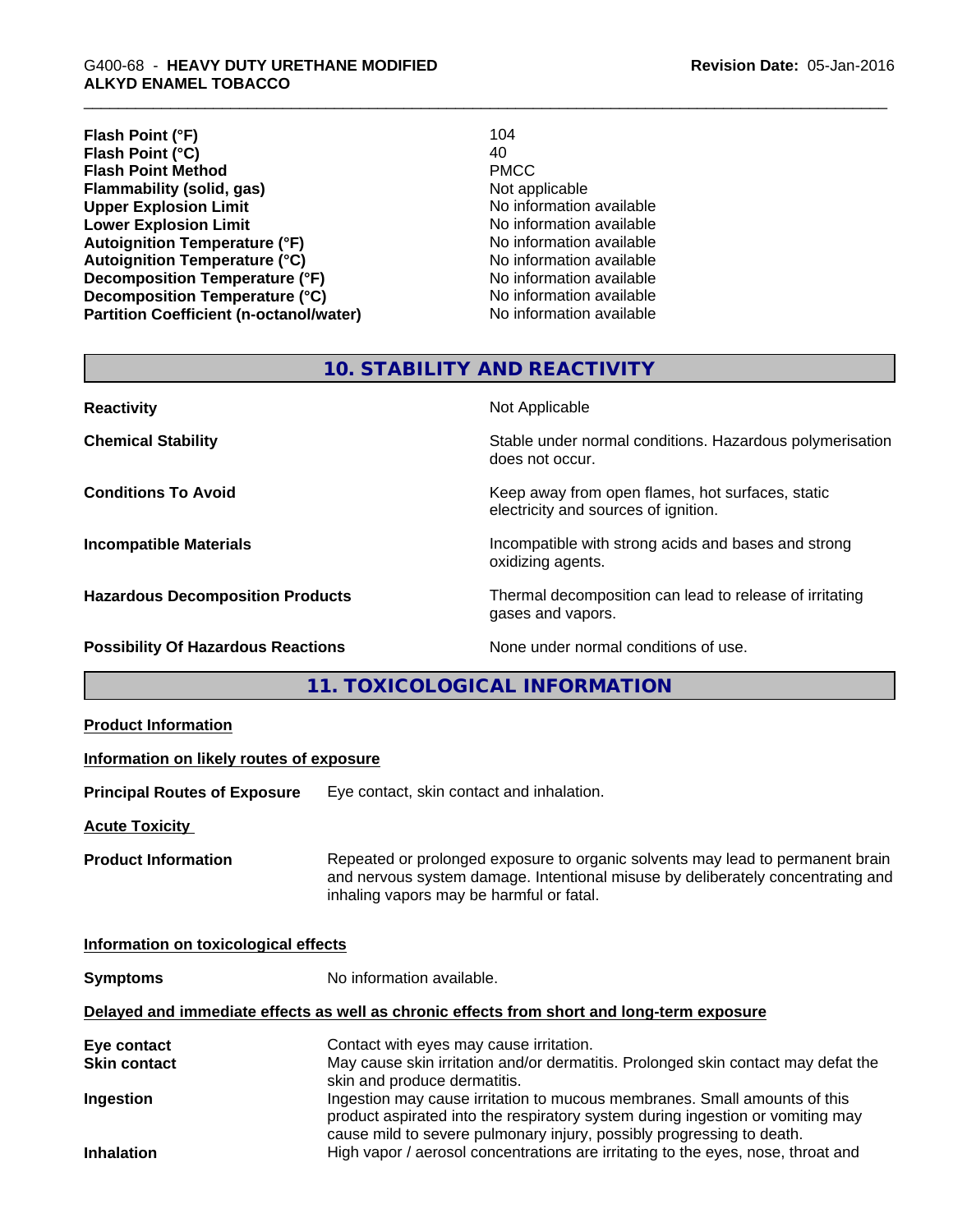|                                 | iuriyə aria may cauəc ncauachcə, ulzzincəə, urowəlncəə, unconsciousncəə, ana                                                                                       |
|---------------------------------|--------------------------------------------------------------------------------------------------------------------------------------------------------------------|
|                                 | other central nervous system effects.                                                                                                                              |
| <b>Sensitization:</b>           | May cause an allergic skin reaction.                                                                                                                               |
| <b>Neurological Effects</b>     | No information available.                                                                                                                                          |
| <b>Mutagenic Effects</b>        | No information available.                                                                                                                                          |
| <b>Reproductive Effects</b>     | No information available.                                                                                                                                          |
| <b>Developmental Effects</b>    | No information available.                                                                                                                                          |
| <b>Target Organ Effects</b>     | No information available.                                                                                                                                          |
| <b>STOT - repeated exposure</b> | No information available.                                                                                                                                          |
| <b>STOT - single exposure</b>   | No information available.                                                                                                                                          |
| Other adverse effects           | No information available.                                                                                                                                          |
| <b>Aspiration Hazard</b>        | May be harmful if swallowed and enters airways. Small amounts of this product<br>aspirated into the respiratory system during ingestion or vomiting may cause mild |
|                                 | to severe pulmonary injury, possibly progressing to death.                                                                                                         |

lungs and may cause headaches, dizziness, drowsiness, unconsciousness, and

#### **Numerical measures of toxicity**

**The following values are calculated based on chapter 3.1 of the GHS document**

| <b>ATEmix (oral)</b> | 192794 mg/kg |  |
|----------------------|--------------|--|
| ATEmix (dermal)      | 177506 mg/kg |  |

#### **Component**

### **Acute Toxicity**

Stoddard solvent LD50 Oral: > 5,000 mg/kg (Rat) LD50 Dermal: > 3160 mg/kg (Rabbit) LC50 Inhalation (Vapor): > 6.1 mg/L (Rat) Limestone LD50 Oral: 6,450 mg/kg (Rat) vendor data Kaolin LD50 Oral: > 5000 mg/kg (Rat) Iron oxide LD50 Oral: > 5000 mg/kg (Rat) vendor data Distillates, petroleum, hydrotreated light LD50 Oral: > 5,000 mg/kg (Rat) LD50 Dermal: > 3,000 mg/kg (Rabbit) Carbon black LD50 Oral: > 15400 mg/kg (Rat) LD50 Dermal: > 3000 mg/kg (Rabbit) Methyl ethyl ketoxime LD50 Oral: 930 mg/kg (Rat) LD50 Dermal: 200 µL/kg (Rabbit) LC50 Inhalation (Vapor): > 4.8 mg/L (Rat) Ethyl benzene LD50 Oral: 3500 mg/kg (Rat) LD50 Dermal: > 5000 mg/kg (Rabbit) LC50 Inhalation (Vapor): 55000 mg/m<sup>3</sup> (Rat, 2 hr.) Titanium dioxide LD50 Oral: > 10000 mg/kg (Rat) LD50 Dermal:  $> 10000$  mg/m<sup>3</sup> (Rabbit) LC50 Inhalation (Dust):  $> 6.82$  mg/L (Rat, 4 hr.)

### **Carcinogenicity**

*The information below indicateswhether each agency has listed any ingredient as a carcinogen:.*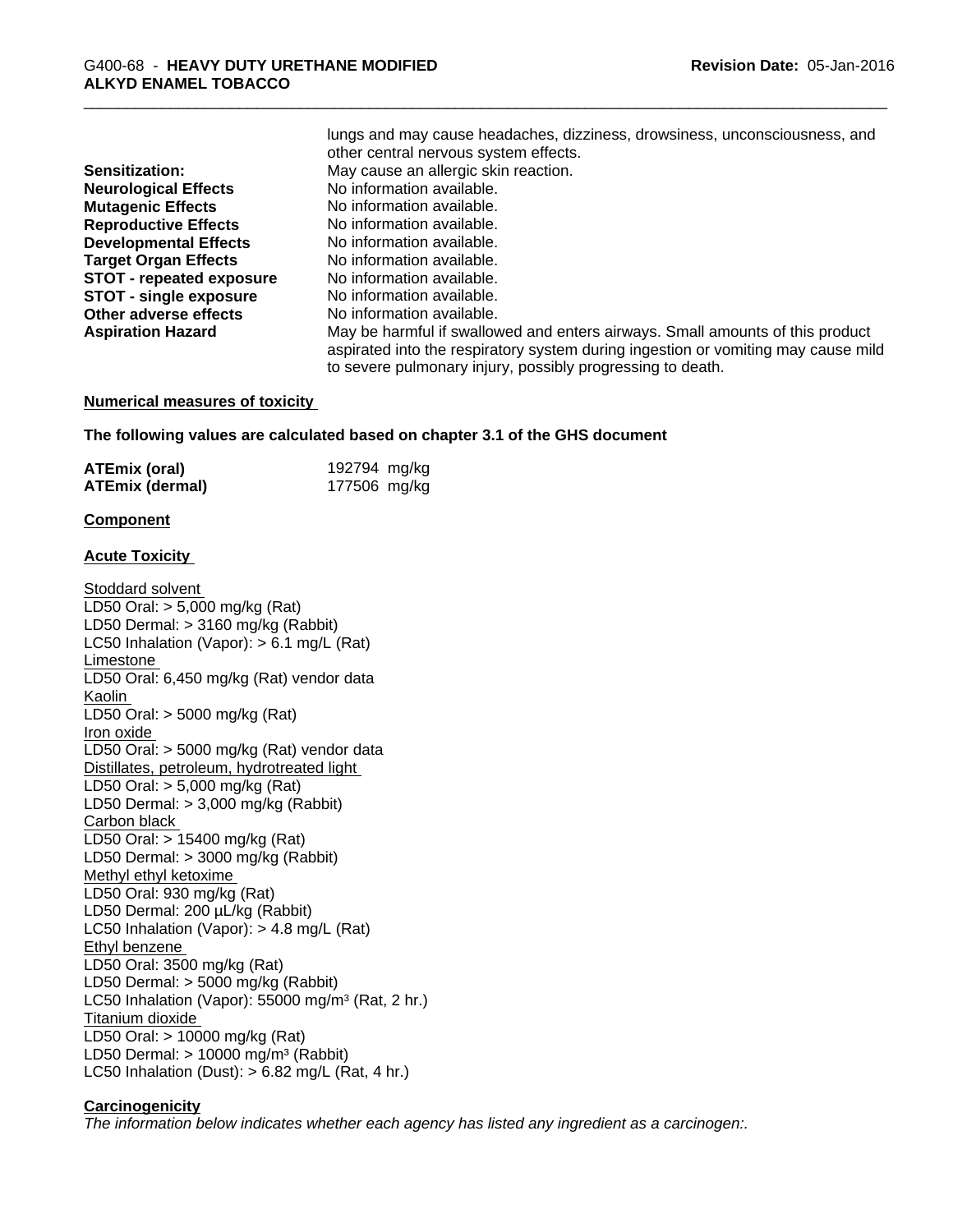| <b>Chemical Name</b>         | <b>IARC</b>         | <b>NTP</b> | <b>OSHA Carcinogen</b> |
|------------------------------|---------------------|------------|------------------------|
|                              | 2B - Possible Human |            | Listed                 |
| Carbon black                 | Carcinogen          |            |                        |
|                              | 2B - Possible Human |            |                        |
| Cobalt bis(2-ethylhexanoate) | Carcinogen          |            |                        |
|                              | 2B - Possible Human |            | Listed                 |
| Ethyl benzene                | Carcinogen          |            |                        |
|                              | 2B - Possible Human |            | Listed                 |
| Titanium dioxide             | Carcinogen          |            |                        |

Although IARC has classified titanium dioxide as possibly carcinogenic to humans (2B), their summary concludes: "No significant exposure to titanium dioxide is thought to occur during the use of products in which titanium dioxide is bound to other materials, such as paint."

Cobalt and cobalt compounds are listed as possible human carcinogens by IARC (2B). However, there isinadequate evidence of the carcinogenicity of cobalt and cobalt compounds in humans.

### **Legend**

IARC - International Agency for Research on Cancer NTP - National Toxicity Program OSHA - Occupational Safety & Health Administration

**12. ECOLOGICAL INFORMATION**

# **Ecotoxicity Effects**

The environmental impact of this product has not been fully investigated.

# **Product Information**

### **Acute Toxicity to Fish**

No information available

### **Acute Toxicity to Aquatic Invertebrates**

No information available

#### **Acute Toxicity to Aquatic Plants**

No information available

#### **Persistence / Degradability**

No information available.

### **Bioaccumulation / Accumulation**

No information available.

# **Mobility in Environmental Media**

No information available.

#### **Ozone**

No information available

### **Component**

### **Acute Toxicity to Fish**

Methyl ethyl ketoxime LC50: 48 mg/L (Bluegill sunfish - 96 hr.) Ethyl benzene LC50: 12.1 mg/L (Fathead Minnow - 96 hr.)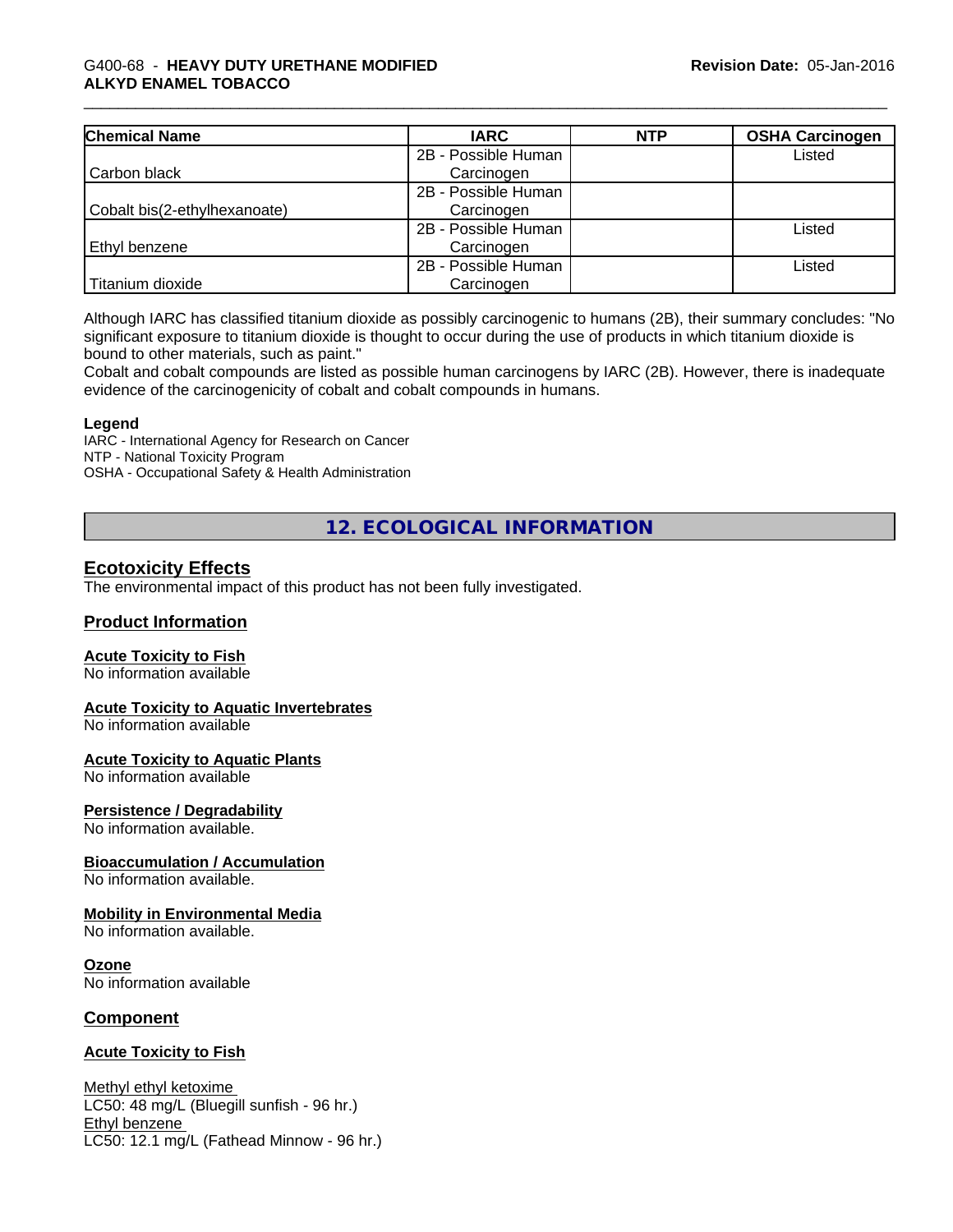Titanium dioxide  $LC50:$  > 1000 mg/L (Fathead Minnow - 96 hr.)

# **Acute Toxicity to Aquatic Invertebrates**

Methyl ethyl ketoxime EC50: 750 mg/L (Daphnia magna - 48 hr.) Ethyl benzene EC50: 1.8 mg/L (Daphnia magna - 48 hr.)

# **Acute Toxicity to Aquatic Plants**

Ethyl benzene EC50: 4.6 mg/L (Green algae (Scenedesmus subspicatus), 72 hrs.)

|                                | 13. DISPOSAL CONSIDERATIONS                                                                                                                                                                                                           |
|--------------------------------|---------------------------------------------------------------------------------------------------------------------------------------------------------------------------------------------------------------------------------------|
| <b>Waste Disposal Method</b>   | Dispose of in accordance with federal, state, provincial, and local regulations.<br>Local requirements may vary, consult your sanitation department or<br>state-designated environmental protection agency for more disposal options. |
| <b>Empty Container Warning</b> | Emptied containers may retain product residue. Follow label warnings even after<br>container is emptied. Residual vapors may explode on ignition.                                                                                     |
|                                |                                                                                                                                                                                                                                       |

**14. TRANSPORT INFORMATION**

| <b>DOT</b> |
|------------|
|------------|

| <b>Proper Shipping Name</b>     | Paint                               |
|---------------------------------|-------------------------------------|
| <b>Hazard Class</b>             | 3                                   |
| UN-No                           | UN1263                              |
| <b>Packing Group</b>            | Ш                                   |
| <b>Reportable Quantity (RQ)</b> | Xylenes mixed isomers: RQ kg= 45.40 |
| <b>Description</b>              | UN1263, Paint, , 3, III, RQ         |

In the US this material may be reclassified as a Combustible Liquid and is not regulated in containers of less than 119 gallons (450 liters) via surface transportation (refer to 49CFR173.120(b)(2) for further information).

| <b>ICAO/IATA</b>  | Contact the preparer for further information. |
|-------------------|-----------------------------------------------|
| <b>IMDG / IMO</b> | Contact the preparer for further information. |

**15. REGULATORY INFORMATION**

# **International Inventories**

| <b>TSCA: United States</b> | Yes - All components are listed or exempt. |
|----------------------------|--------------------------------------------|
| <b>DSL: Canada</b>         | Yes - All components are listed or exempt. |

# **Federal Regulations**

#### **SARA 311/312 hazardous categorization**

| Acute Health Hazard   | Yes |  |
|-----------------------|-----|--|
| Chronic Health Hazard | Yes |  |
| Fire Hazard           | Yes |  |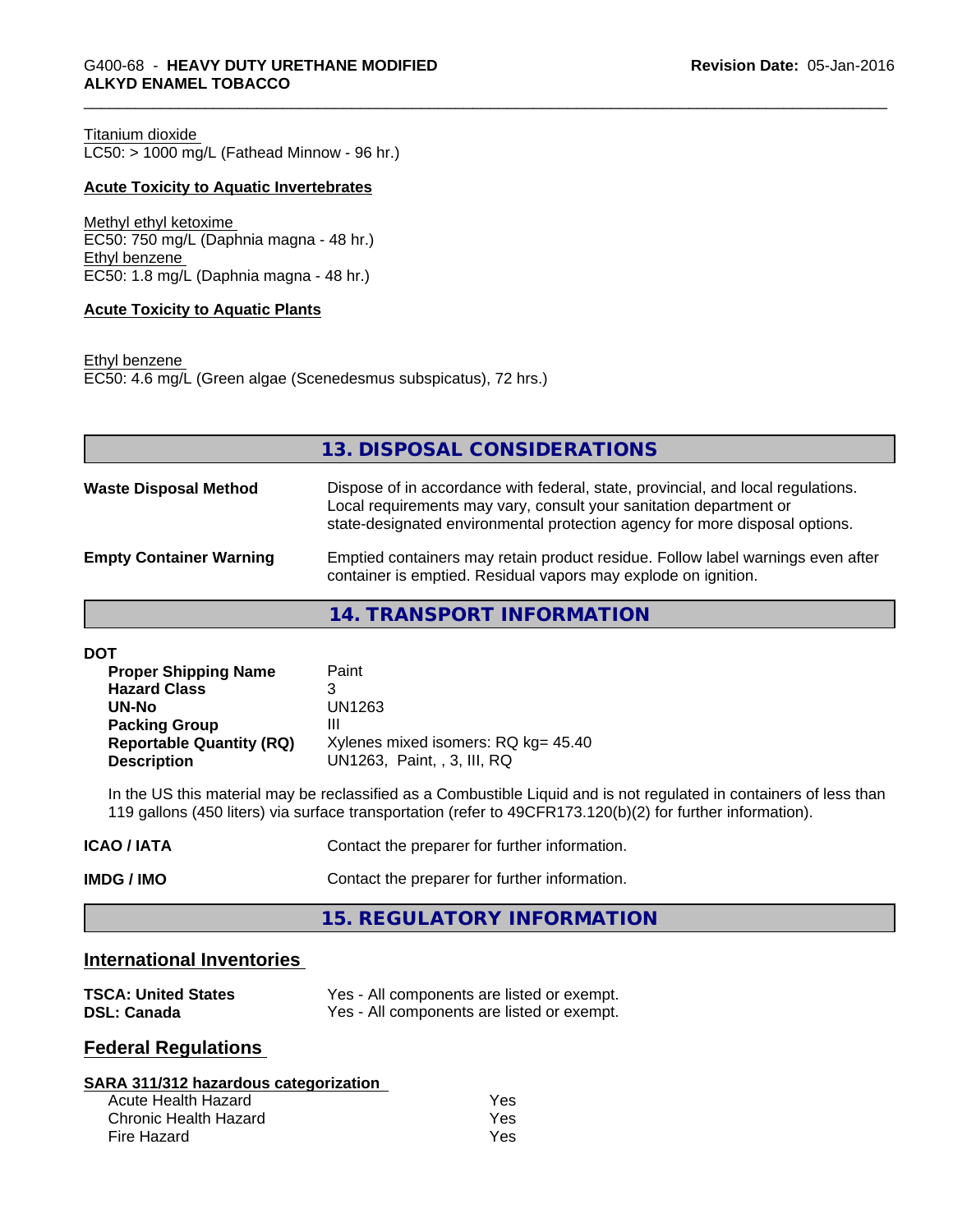| Sudden Release of Pressure Hazard | No |
|-----------------------------------|----|
| Reactive Hazard                   | No |

# **SARA 313**

Section 313 of Title III of the Superfund Amendments and Reauthorization Act of 1986 (SARA). This product contains a chemical or chemicals which are subject to the reporting requirements of the Act and Title 40 of the Code of Federal Regulations, Part 372:

| <b>Chemical Name</b> | CAS-No   | Weight % (max) | <b>CERCLA/SARA 313</b><br>(de minimis concentration) |
|----------------------|----------|----------------|------------------------------------------------------|
| Ethyl benzene        | 100-41-4 | v.J            |                                                      |

# **Clean Air Act,Section 112 Hazardous Air Pollutants (HAPs) (see 40 CFR 61)**

This product contains the following HAPs:

| <b>Chemical Name</b>         | <b>CAS-No</b> | Weight % (max) | <b>Hazardous Air Pollutant</b><br>(HAP) |
|------------------------------|---------------|----------------|-----------------------------------------|
| Cobalt bis(2-ethylhexanoate) | 136-52-7      | U.5            | ∟isted                                  |
| Ethyl benzene                | 100-41-4      |                | ∟isted                                  |

# **State Regulations**

#### **California Proposition 65**

This product may contain small amounts of materials known to the state of California to cause cancer or reproductive *harm.*

# **State Right-to-Know**

| <b>Chemical Name</b>         | <b>Massachusetts</b> | <b>New Jersey</b> | Pennsylvania |
|------------------------------|----------------------|-------------------|--------------|
| Stoddard solvent             |                      |                   |              |
| Limestone                    |                      |                   |              |
| Kaolin                       |                      |                   |              |
| Iron oxide                   |                      |                   |              |
| Carbon black                 |                      |                   |              |
| Cobalt bis(2-ethylhexanoate) |                      |                   |              |
| Ethyl benzene                |                      |                   |              |
| Titanium dioxide             |                      |                   |              |

#### **Legend**

X - Listed

# **16. OTHER INFORMATION**

# **HMIS** - **Health:** 1\* **Flammability:** 2 **Reactivity:** 0 **PPE:** -

**HMIS Legend**

- 0 Minimal Hazard 1 - Slight Hazard
- 2 Moderate Hazard
- 3 Serious Hazard
- 4 Severe Hazard
- \* Chronic Hazard

X - Consult your supervisor or S.O.P. for "Special" handling instructions.

*Note: The PPE rating has intentionally been left blank. Choose appropriate PPE that will protect employees from the hazards the material will present under the actual normal conditions of use.*